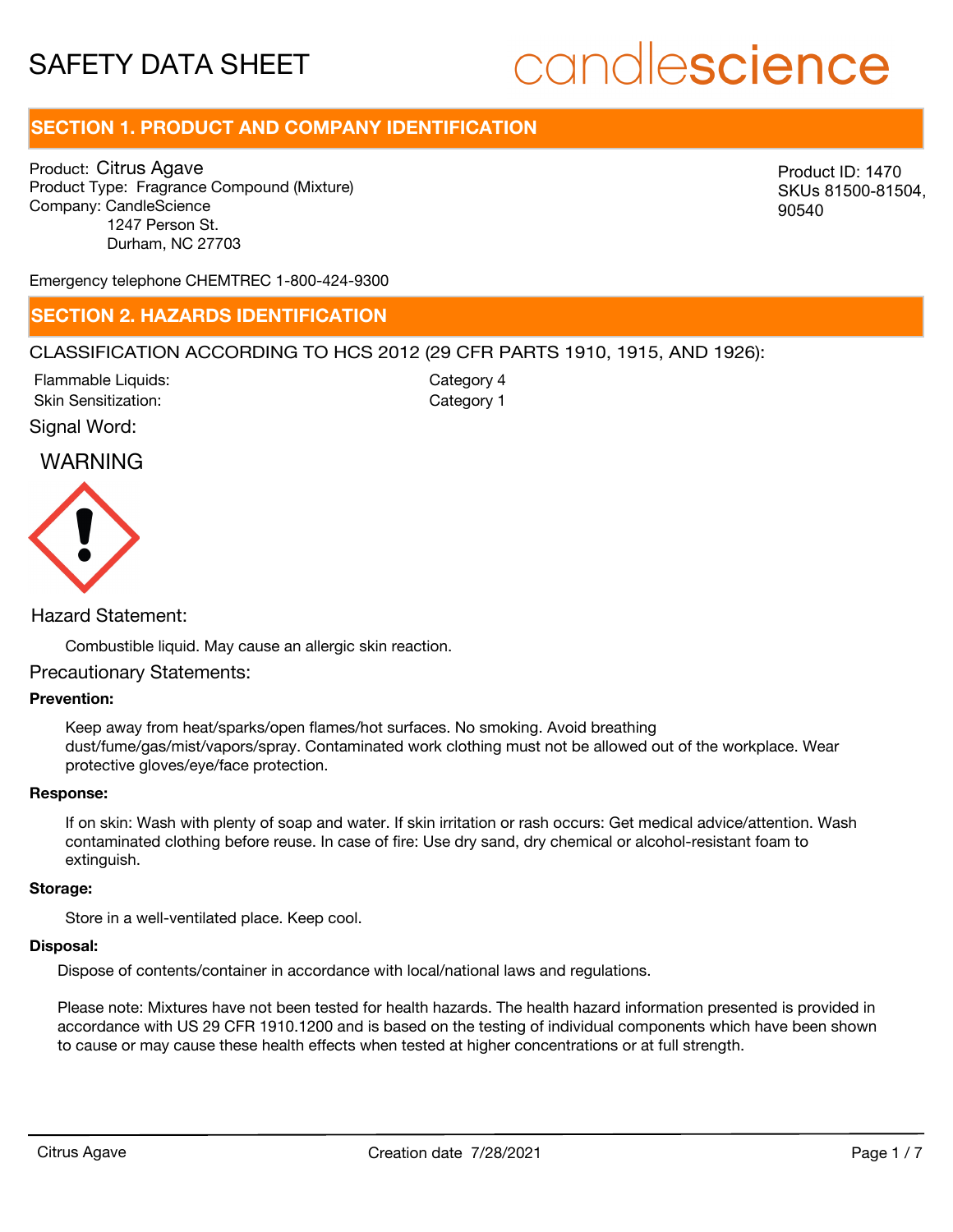# candlescience

# **SECTION 3. COMPOSITION/INFORMATION ON INGREDIENT**

| Hazardous components        | CAS No.        | Weight % |
|-----------------------------|----------------|----------|
| d-Limonene                  | 5989-27-5      | $1 - 10$ |
| Ethyl methylphenylglycidate | 77-83-8        | $1 - 10$ |
| Decanal                     | $112 - 31 - 2$ | 1 - 10   |
| Aromatic esters             | Aromatic       | $1 - 10$ |
| Allyl heptanoate            | $142 - 19 - 8$ | ≤ 1      |
| β-Myrcene                   | 123-35-3       | $\leq$ 1 |

### **SECTION 4. FIRST AID MEASURES**

#### Inhalation:

Get to fresh air immediately. Consult poison control center or physician if any symptoms develop.

#### Skin contact:

Rinse immediately with plenty of water for at least 15 minutes. If skin irritation occurs, seek medical advice/attention. Remove contaminated clothing and shoes. Immediately seek medical attention if chemical entered ear canal. When symptoms persist or in all cases of doubt seek medical advice.

#### Eye contact:

Remove contact lenses. Immediately flush eyes for at least 15 minutes. Get medical attention

#### Ingestion:

Do not induce vomiting unless advised by poison control or physician.

#### Most important symptoms:

May cause an allergic skin reaction.

Indication of immediate medical attention:

Treat symptomatically.

General information:

Consult physician or poison control center.

# **SECTION 5. FIREFIGHTING MEASURES**

## Suitable extinguishing media:

Foam, carbon dioxide, or dry chemical.

## Unsuitable extinguishing media:

Avoid use of water in extinguishing fires.

## Specific hazards:

During fire, gases hazardous to health may be formed. Do not allow run-off from fire fighting to enter drains or water courses.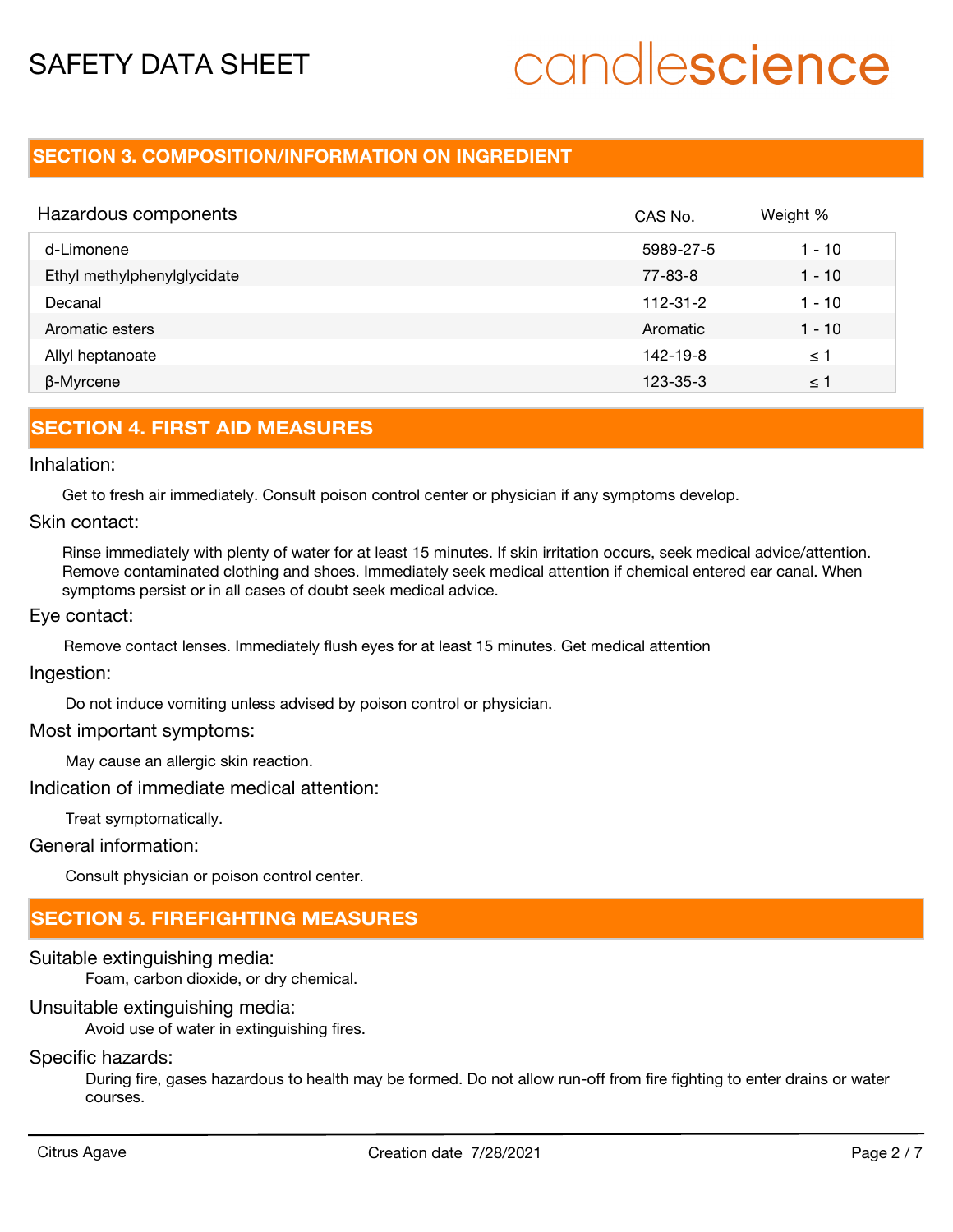# candlescience

#### Special fire fighting procedures:

Wear self-contained breathing apparatus for firefighting. Move containers from fire area if it can be done safely. Use water spray jet to protect personnel and to cool endangered containers.

### **SECTION 6. ACCIDENTAL RELEASE MEASURES**

#### Personal precautions, protective equipment and emergency procedures:

Evacuate personnel to safe areas. Remove all sources of ignition. Ensure adequate ventilation. Keep people away from and upwind of spill/leak. Wear appropriate protective equipment and clothing during clean-up.

#### Environmental precautions:

Do not allow to enter into soil/subsoil. Do not allow to enter into surface water or drains. Dispose of in accordance with local regulations. Local authorities should be advised if significant spillage cannot be contained.

#### Methods and materials for containment and cleaning up:

Soak up with inert absorbent material (e.g. sand, silica gel, vermiculite). Keep in suitable and closed containers for disposal. Clean contaminated floors and objects thoroughly while observing environmental regulations.

# **SECTION 7. HANDLING AND STORAGE**

#### Precautions for safe handling:

Avoid contact with skin and eyes. Avoid prolonged inhalation of vapors. Wash hands and other exposed areas with mild soap and water before eating, drinking or smoking and when leaving work. Handle in accordance with good industrial hygiene and safety practices.

#### Conditions for safe storage, including any incompatibilities:

Store in tightly closed and upright container in a cool, dry, ventilated area. Store away from light, heat, and sources of ignition.

## **SECTION 8. EXPOSURE CONTROLS/PERSONAL PROTECTION**

#### Exposure Guidelines:

ACGIH: d-Limonene (CAS 5989-27-5) TWA 5 ppm

#### Appropriate Engineering Controls:

#### **Ventilation:**

Use engineering controls to maintain airborne levels below exposure limit requirements or guidelines. If there are no applicable exposure limit requirements or guidelines, use only with adequate ventilation. Local exhaust ventilation may be necessary for some operations.

#### Personal Protective Equipment:

#### **Eye protection:**

Ensure that eyewash stations and safety showers are close to the workstation location. Chemical resistant goggles must be worn.

#### **Hand protection:**

Wear chemical resistant gloves suitable for this material as determined by a hazard assessment. Gloves should be discarded and replaced if there is any indication of degradation or chemical breakthrough.

#### **Skin and body protection:**

Wear protective clothing suitable for this material as determined by a hazard assessment.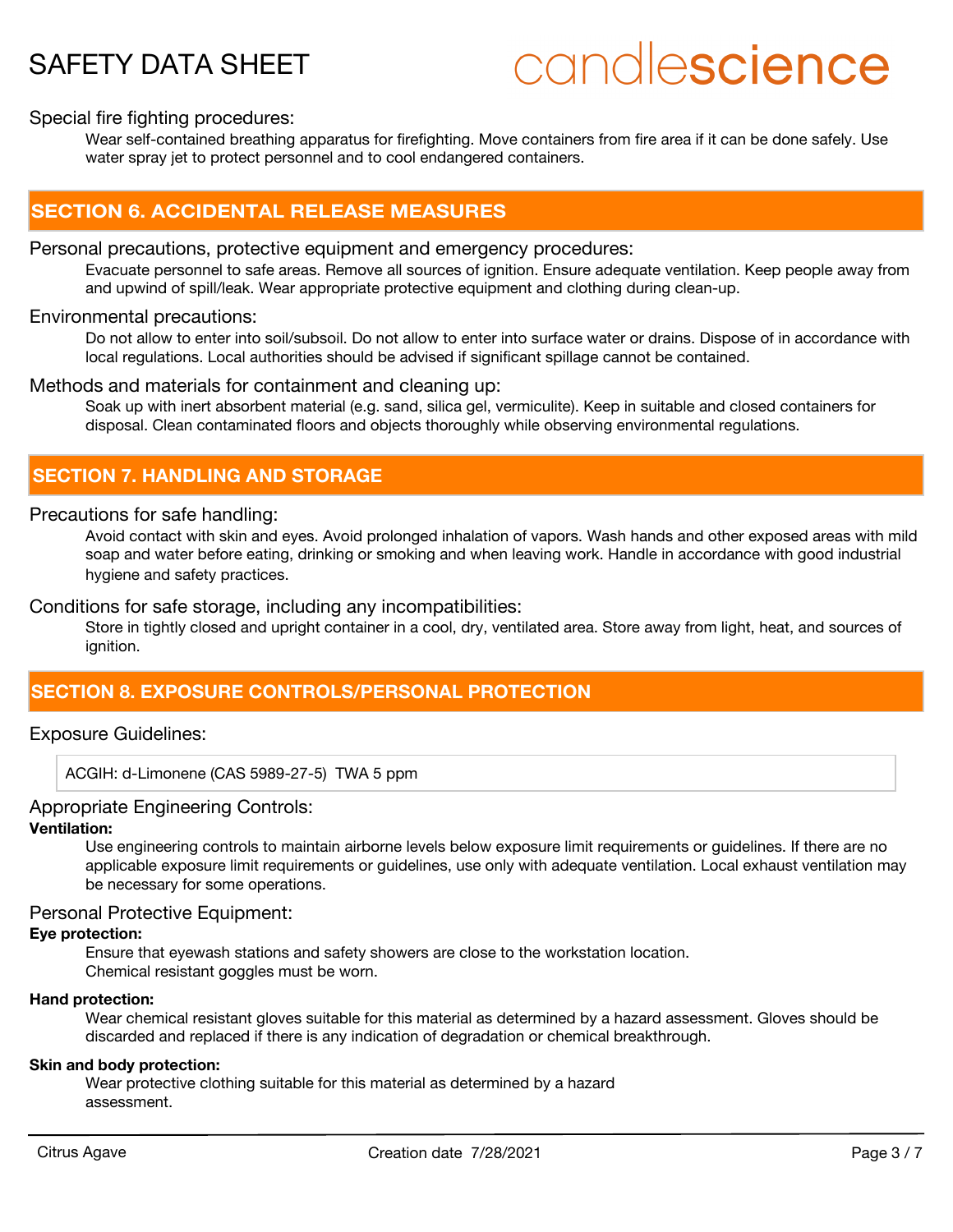# candlescience

#### **Respiratory protection:**

Respiratory protection should be worn when workplace exposures exceed exposure limit requirements or guidelines. If there are no applicable exposure limits or guidelines, use an approved respirator where there is a potential for adverse effects, including but not limited to respiratory irritation or odor, where indicated or required by the exposure assessment. Selection of air-purifying or positive-pressure supplied air will depend on the results of the exposure assessment which includes an evaluation of the specific operations and the actual or potential airborne concentrations. The type of cartridge or filter to be used must be selected and approved for the chemical, class, or classes of chemicals likely to be encountered in the workplace. For emergency conditions, use an approved positive-pressure self-contained breathing apparatus.

#### **General hygiene considerations:**

Handle in accordance with good industrial hygiene and safety practice. Remove contaminated clothing and protective equipment before entering eating areas. Wash hands before breaks and immediately after handling the product.

### **SECTION 9. PHYSICAL AND CHEMICAL PROPERTIES**

| Appearance:                                          | Liquid                     |  |  |  |
|------------------------------------------------------|----------------------------|--|--|--|
| Color:                                               | Yellow                     |  |  |  |
| Odor:                                                | Characteristic             |  |  |  |
| Odor threshold:                                      | N/A                        |  |  |  |
| pH:                                                  | N/A                        |  |  |  |
| Melting point:                                       | N/A                        |  |  |  |
| Boiling point:                                       | N/A                        |  |  |  |
| Flashpoint:                                          | 83 °C<br>181<br>°F         |  |  |  |
| Evaporation Rate (Butyl Acetate = 1): $N/A$          |                            |  |  |  |
| Flammability (solid, gas):                           | N/A                        |  |  |  |
| Upper lower flammability or explosive limits:<br>N/A |                            |  |  |  |
| Vapor density (Air=1):                               | N/A                        |  |  |  |
| Vapor pressure:                                      | 0.1805 hPa @ 68 °F (20 °C) |  |  |  |
| Specific gravity (H2O=1):                            | $0.8920 - 0.9020$          |  |  |  |
| Solubility in water:                                 | N/A                        |  |  |  |
| Solubility in other solvents:                        | Practically insoluble      |  |  |  |
| Partition coefficient: n-octanol/water:<br>N/A       |                            |  |  |  |
| Auto-ignition temperature:                           | N/A                        |  |  |  |
| Decomposition temperature:                           | N/A                        |  |  |  |
| Kinematic viscosity:                                 | N/A                        |  |  |  |
| Dynamic viscosity:                                   | N/A                        |  |  |  |
| Explosive properties:                                | N/A                        |  |  |  |
| Oxidizing properties:                                | N/A                        |  |  |  |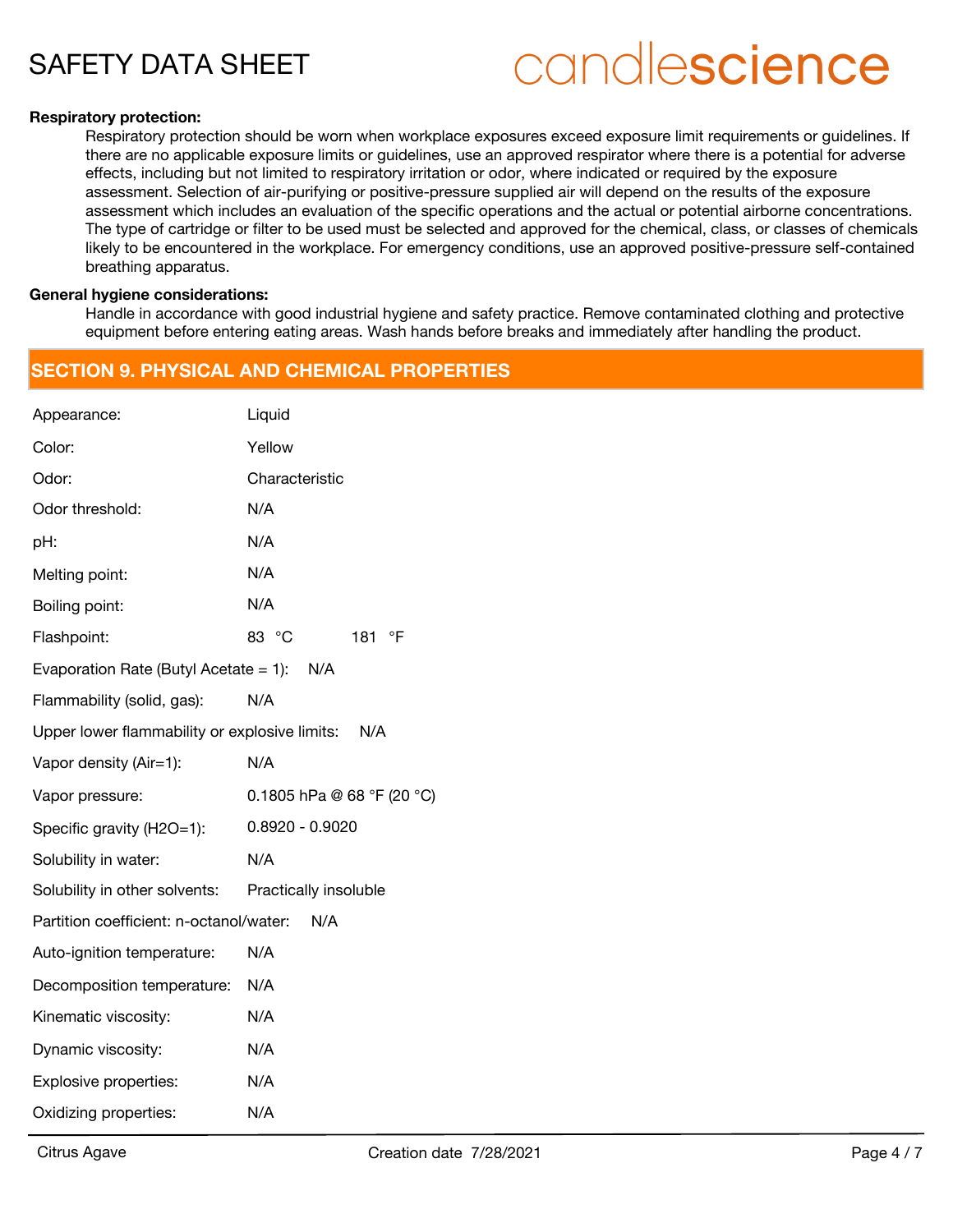# candlescience

Refractive index: 1.4576 - 1.4676

# **SECTION 10. STABILITY AND REACTIVITY**

#### **Chemical stability:**

The product is stable and non-reactive under normal conditions of use, storage and transport.

#### **Possibility of hazardous reactions:**

Material is stable under normal conditions.

#### **Conditions to avoid:**

Heat, flames and sparks. Temperature extremes and direct sunlight.

#### **Incompatible materials:**

Strong oxidizing agents. Strong acids. Strong Bases.

#### **Hazardous decomposition products:**

No hazardous decomposition products are known.

### **SECTION 11. TOXICOLOGICAL INFORMATION**

#### **Acute oral toxicity:**

> 5,000 mg/kg

#### **Acute dermal toxicity:**

> 5,000 mg/kg

#### **Acute inhalation toxicity:**

N/A

#### **Skin corrosion/irritation:**

May cause skin irritation and/or dermatitis

#### **Serious eye damage/eye irritation:**

Vapors may cause irritation to the eyes

#### **Respiratory or skin sensitization:**

Causes sensitization

#### **Mutagenicity:**

N/A

#### **Reproductive toxicity:**

N/A

#### **Carcinogenicity:**

N/A

Please note: Mixtures have not been tested for health hazards. The health hazard information presented is provided in accordance with US 29 CFR 1910.1200 and is based on the testing of individual components which have been shown to cause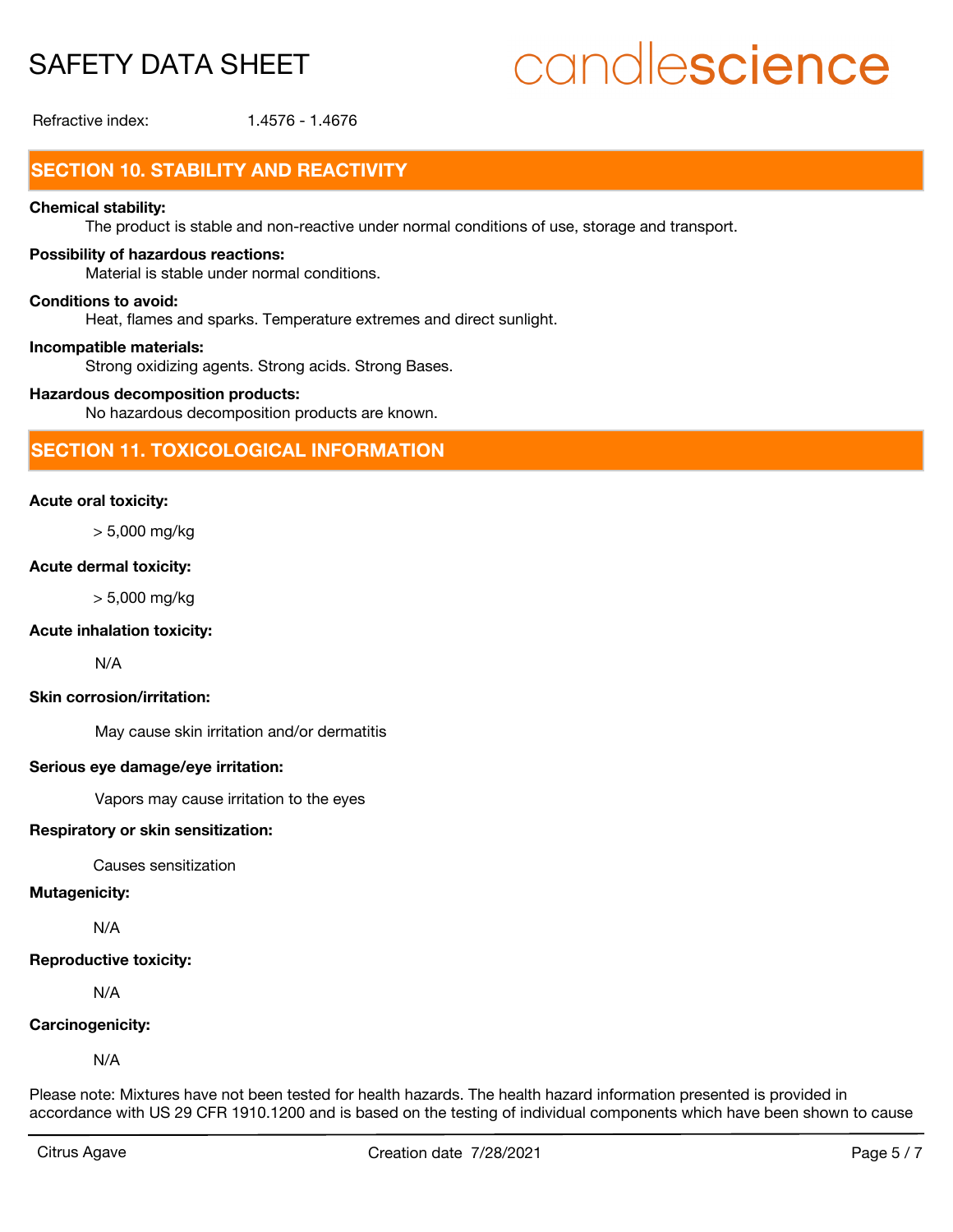# candlescience

or may cause these health effects when tested at higher concentrations or at full strength.

### **SECTION 12. ECOLOGICAL INFORMATION**

#### **Ecotoxicity:**

N/A

**Persistence and Degradability:**

N/A

#### **Bioaccumulation:**

N/A

#### **Other Adverse Effects:**

N/A

#### **SECTION 13. DISPOSAL CONSIDERATIONS**

#### **Disposal instructions:**

Collect and reclaim or dispose in sealed containers at licensed waste disposal site. Do not allow this material to drain into sewers/water supplies. Do not contaminate ponds, waterways or ditches with chemical or used container. Dispose of contents/container in accordance with local/regional/national/international regulations.

#### **Local disposal regulations:**

Dispose in accordance with all applicable regulations.

#### **Hazardous waste code:**

The waste code should be assigned in discussion between the user, the producer and the waste disposal company.

#### **Waste from residues/unused products:**

Dispose of in accordance with local regulations. Empty containers or liners may retain some product residues. This material and its container must be disposed of in a safe manner.

#### **Contaminated packaging:**

Since emptied containers may retain product residue, follow label warnings even after container is emptied. Empty containers should be taken to an approved waste handling site for recycling or disposal.

| <b>SECTION 14. TRANSPORT INFORMATION</b> |                                                                                                                                                       |  |  |  |
|------------------------------------------|-------------------------------------------------------------------------------------------------------------------------------------------------------|--|--|--|
| <b>IATA UN Number:</b>                   | <b>UN 3082</b>                                                                                                                                        |  |  |  |
| <b>IATA UN Proper Shipping Name:</b>     | Environmentally hazardous substance, liquid, n.o.s (Methyl isopropenyl<br>cyclohexene, 1-methyl-4-(4-methyl-3-pentenyl)cyclohex-3-ene-1-carbaldehyde) |  |  |  |
| <b>IATA Transport Hazard Class:</b>      | 9                                                                                                                                                     |  |  |  |
| <b>IATA Packing group:</b>               | $\mathbf{III}$                                                                                                                                        |  |  |  |
| <b>IATA Environmental Hazards:</b>       | Yes                                                                                                                                                   |  |  |  |
| <b>IATA ERG Codes:</b>                   | N/A                                                                                                                                                   |  |  |  |
| <b>IATA Special Precautions:</b>         | N/A                                                                                                                                                   |  |  |  |
| <b>IATA Other Information:</b>           | N/A                                                                                                                                                   |  |  |  |
| <b>IMDG UN Number:</b>                   | <b>UN 3082</b>                                                                                                                                        |  |  |  |